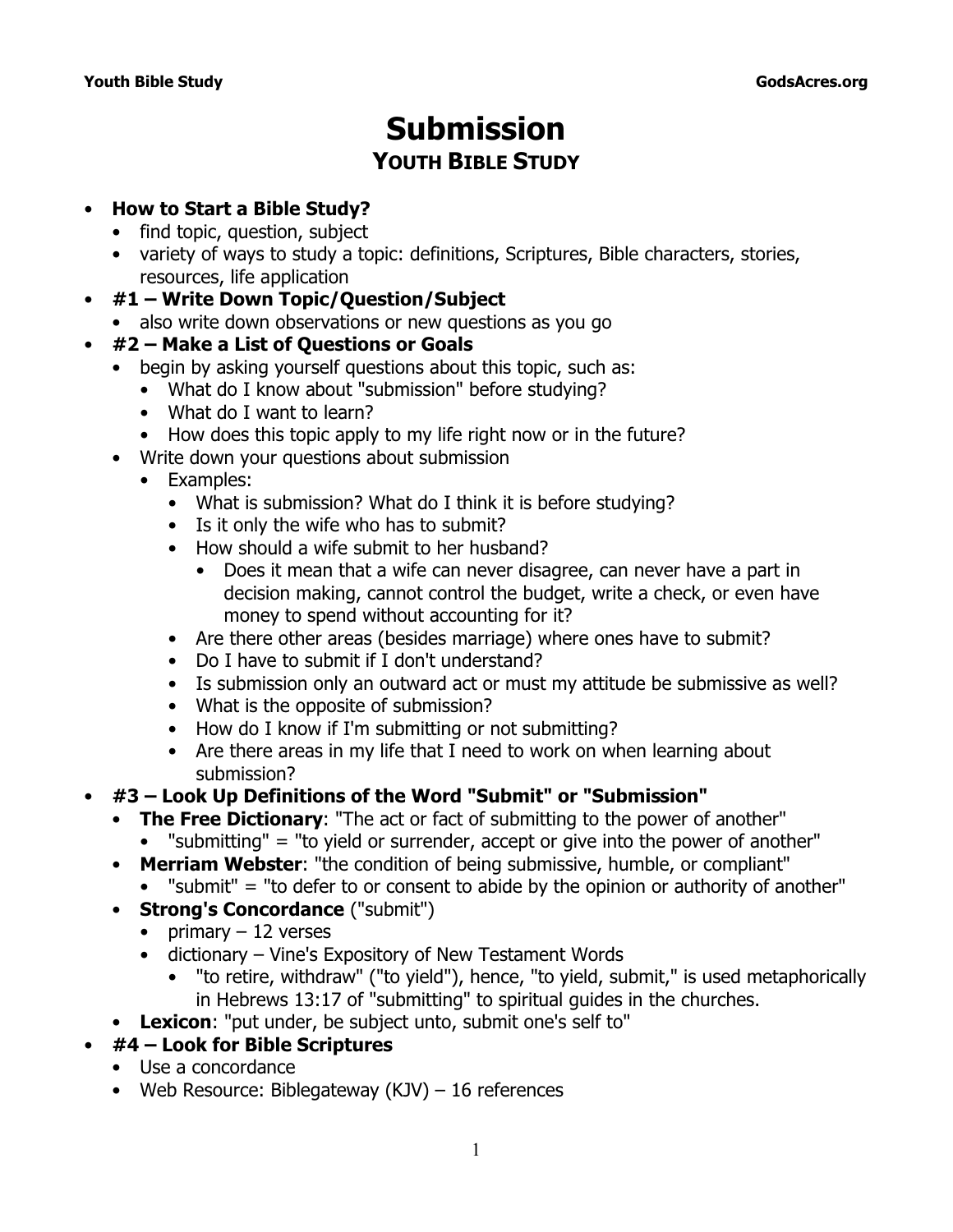- (Note: sometimes not all verses with your word apply; danger of doing a strictly word study; example "hell" sometimes means place of eternal punishment and other times means the grave)
- Which of those 16 verses might be possible helps in this study? (Discuss/Consider)
- Consider writing out verses at this point (this helps with memorization as well as concentration)

# • **#5 – Bible Examples and Observations**

- **Hagar told to submit to Sarai** (Read Genesis 16:1-9)
- What is the background of this command?
- Info about Hagar:
	- mother of Ishmael
	- Sarai's servant
	- despised her mistress (once she was pregnant)
	- Sarai dealt harshly with Hagar
	- Hagar ran away (attitude  $-$  "I'm not putting up with this")
	- angel meets Hagar & tells her to return and SUBMIT to her mistress
	- Hagar's possible questions:
		- what about Sarai's wrong?
		- what about how I have been treated?
		- shouldn't I be treated better before I have to submit?
	- Did Hagar understand WHY she was commanded to submit to the harshness of Sarai?
	- write down observations
- **Submission to King Solomon** (Read 1 Chronicles 29:23-24)
	- *"all the princes, mighty men, and sons of David"*
	- takes place not long after Adonijah's revolt and death
		- nothing like seeing failure to submit result in one's death to bring a reality check
	- observations
		- the sons of David were younger than Solomon
		- $\bullet$  this was not just submission  $-$  swearing their loyalty
	- questions
		- how old was Solomon when he became king?
			- Google: in his 20s
			- might this have made it harder to submit (young, inexperienced, father's favorite)?
			- how did Solomon view himself?
				- 1 Kings 3:7  *"I am but a little child: I know not how to go out or come in."*
				- were his insecurities obvious?
				- would that make it harder to submit (to someone who was hesitant)?
		- who were the *"mighty men"*?
			- 30 chiefs, toughest military warriors (*GotQuestions.org*)
			- one man killed 800 warriors in one battle with a spear (2 Samuel 23:9-10)
			- interesting note: one of them was Uriah (previously, under King David)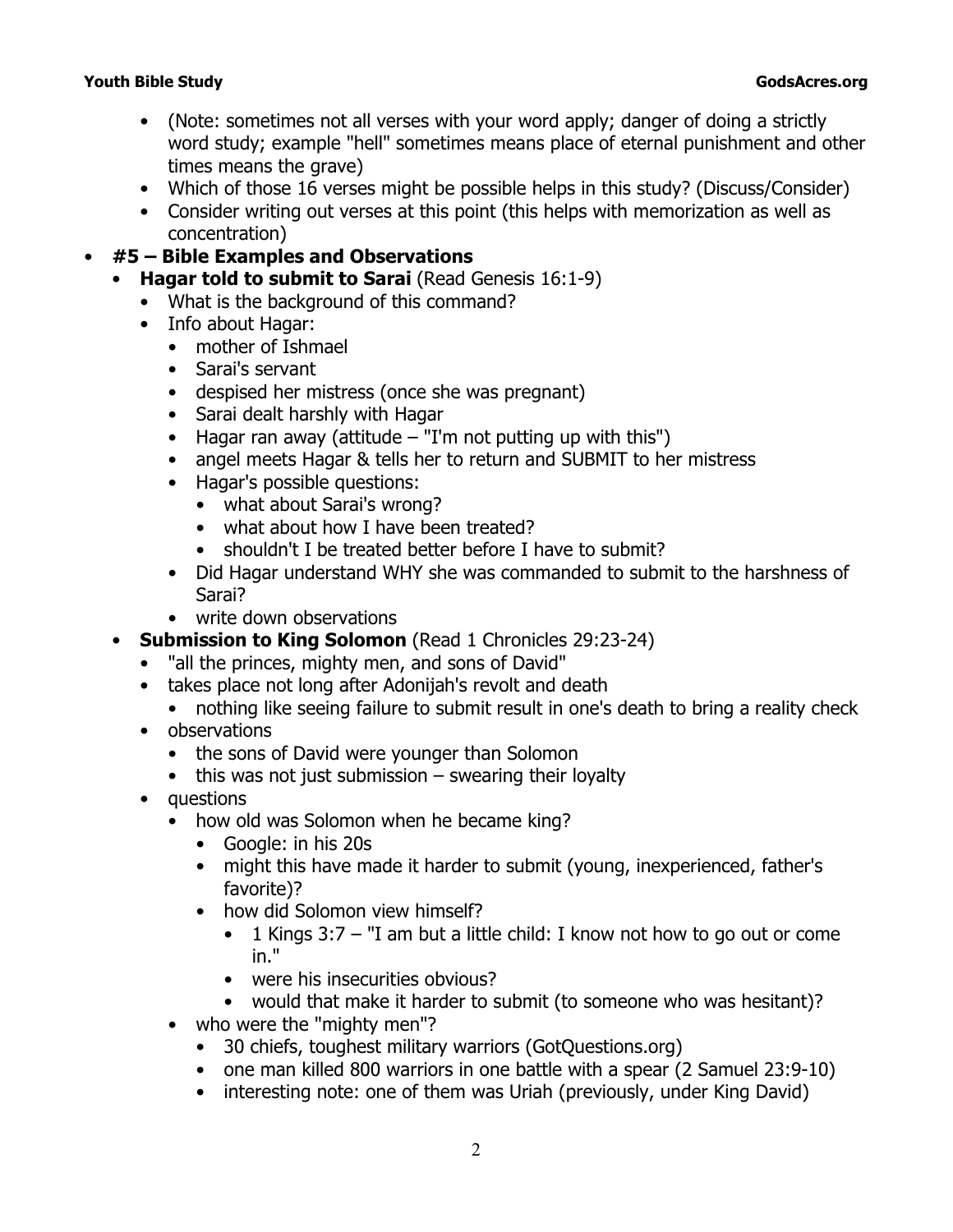#### **Youth Bible Study GodsAcres.org**

- compare the experiences of these men to King Solomon's inexperience; would submitting to him have been difficult?
- Question
	- Should I only submit to someone who is experienced, has confidence, seems to know what he or she is doing? Why or why not?
- **Submission to Stephanas, Fortunatus and Achaicus** (Read 1 Corinthians 16:15)
	- 3 men had brought a letter with questions from Corinth to Paul
	- commentators believe they were returning with Paul's answer
	- Fortunatus and Achaicus believed to be former slaves
		- (reference: *www.Bible.cc Pulpit Commentary*)
	- Paul got after the Corinthian congregation (verse 17)
		- they provided what the congregation should have but didn't (taking care of Paul's needs)
	- 1 Corinthians 16:15 "addicted themselves" (look up other versions using Biblegateway.net to define "addicted")
		- devoted, consecrated, volunteered, appointed
	- Commentary: "Just as these men had voluntarily devoted themselves to serving God's people, God's people should (submit) voluntarily devote themselves to work together with them."
	- observations
		- cooperating, getting along, working together is a form of submission
		- Ephesians 5:21 *"Submitting yourselves one to another in the fear of God."*

# • **#6 – Bible Characters Who Submitted or Failed to Submit**

- Adam and Eve failed to submit to the command in the Garden of Eden
- Abraham commanded to sacrifice son Isaac
- Noah in building the ark
- Joseph submitting to slavery & prison
- Moses examples of submitting and failing to submit
- Joshua and Jericho
- Rahab and the red cord
- Widow feeds Elijah first
- Naaman (eventually)
- Hezekiah (failed to submit to the word of the Lord)
- Daniel & 3 Hebrew boys
- Jesus in the Garden of Gethsemane
	- Note: In the Godhead, the Son submits to the Father, and the Spirit submits to the Father and the Son. Yet Father, Son, and Spirit are each called God. There is no inferiority implied. There is simply order—the proper order which God has designed.
- Philip and the Ethiopian
- (Discuss/Consider how to study each example in greater depth)

#### • **#7 – Personal Stories**

- think of times in your own life when you submitted to others (write it down)
- Times when you succeeded? Times when you failed?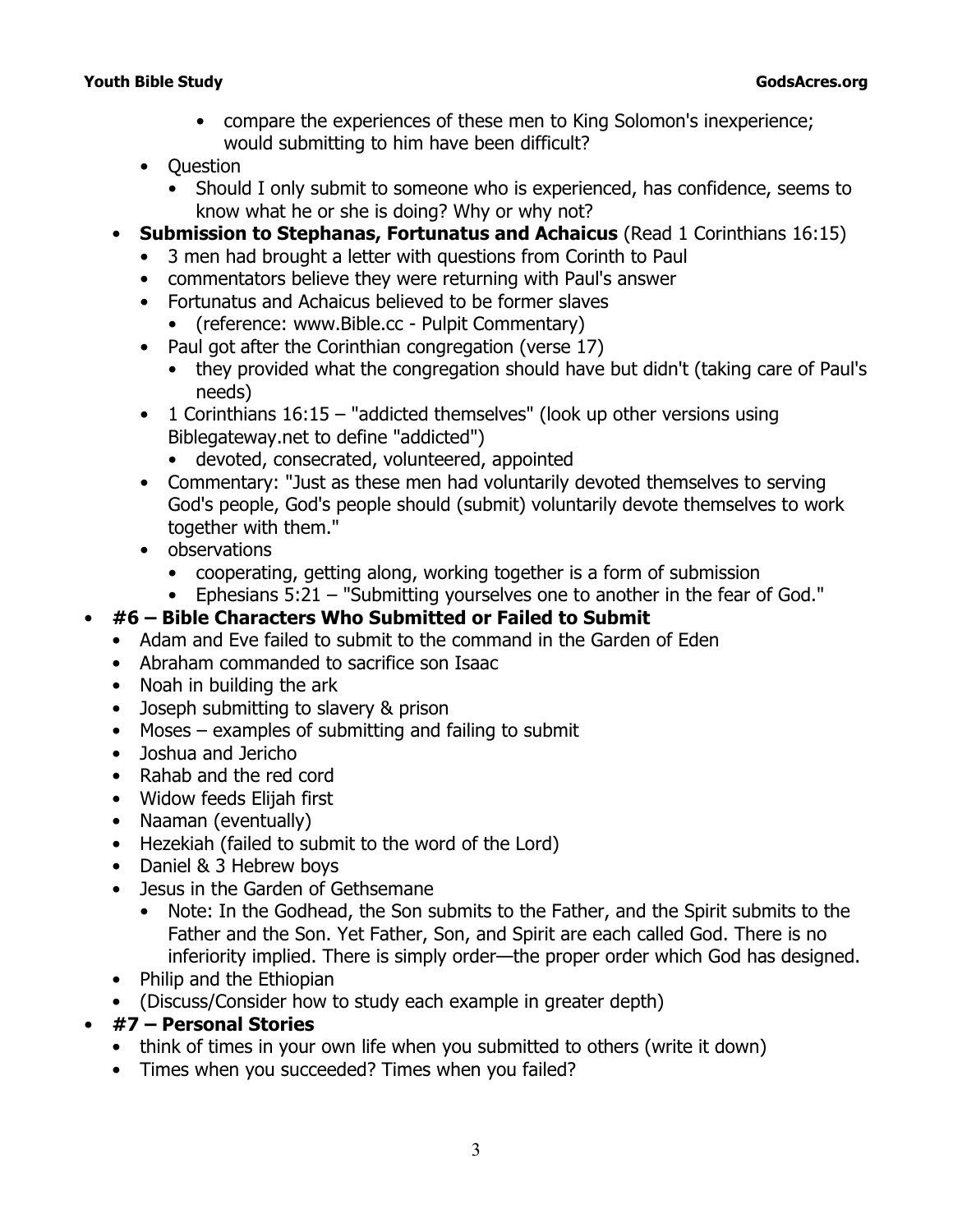#### **Youth Bible Study GodsAcres.org**

- **#8 Who Submits to Whom?**
	- children to parents (Ephesians 6:1)
	- wife to husband (Colossians 3:18)
		- "Christian marriages were astonishing to the Roman world. In a society where women had no rights, here was wifely submission balanced by loving sacrificial headship. Marriage was placed on a very firm basis of mutuality, with both partners having equal rights. Such an arrangement was revolutionary in that day." (https://bible.org/seriespage/lesson-5-truth-about-submission)
	- younger to the elder (1 Peter 5:5)
	- subjects to rulers (1 Peter 2:13)
	- subject to other Christians (Ephesians 5:21; 1 Corinthians 16:16)
	- all to God (James 4:7)
- **#9 What Does Submission Looks Like?**
	- (Discuss/Consider common ideas of what submission looks like)
	- **Church-of-God-Online.com**
		- examples from this search and thoughts from sources
			- **The Death of Moses** (adult quarterly)
				- "Moses submitted, not in bitterness but in loving obedience"
				- He could have said, "If I can't go, I'm not going to help the rest of you."
				- Did it seem fair? Such a harsh punishment for one act of disobedience.
			- **The Downfall of Man** (booklet)
				- "when you submit to God and rebuke the enemy of your soul"
			- **The Wife's Place in the Home** (adult quarterly)
				- "as the church is subject to Christ"
			- **Except Ye Become as Little Children** (adult quarterly)
				- "submit to God and put their trust in Him"
			- **The Husband's Place in the Home** (adult quarterly)
				- must love wife as his own body
				- treat your wife as your equal
				- When this authority is used after the example of Christ, what wife would object to submitting to and obeying him?
			- **A Man After God's Own Heart by Sylvestre Calauan** (Gospel Trumpeter)
				- You need to submit your life to Jesus Christ. To seek after God's heart, you must be honest in His sight and with yourself.
			- **The Two Covenants by Brother Roger Decker** (Gospel Trumpeter)
				- That is the reason the Apostle Paul said, "I keep under my body, and bring it into submission." The flesh does not want to serve God; you have to make it serve Him.
		- **GospelTrumpeter.com**
			- **March 2017** "He must fully surrender to God and get past himself and get past his own customs and traditions."
			- "one must get beyond his own way of thinking"
			- "when people do not submit to a Godly pastor, they are not growing and God is not using them"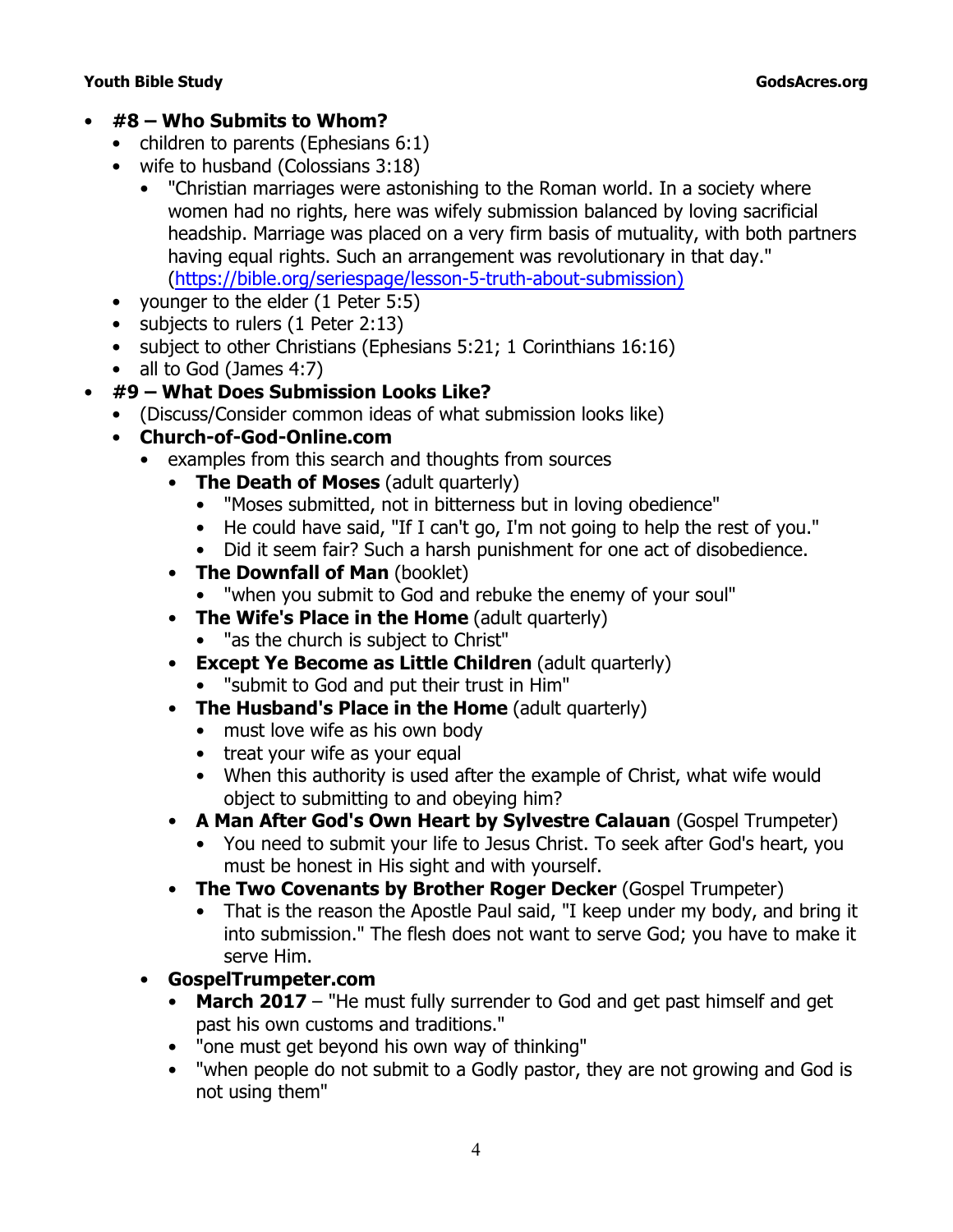- **September 2009 D. S. Warner** *Obedience*
	- "Every word Thy mouth hath spoken Is essential to our life; All Thy mandates love betoken, To oppose them is but strife."
- **March 2014 Personal Testimony by Susan Boyd**
	- "I did not want to submit the Bible way. I wanted to be a Christian in my way."
- **August 2011 Brother Stegmeier's message on the home** • the importance of learning submission at a young age
- **Observations on what submission looks like from this Bible study**
	- often goes against human thinking and opinions
	- should be learned while we are young
	- all of God's commands are essential (cannot pick and choose what we submit to)
	- submission is more than an act (requires the right attitude)
	- submission doesn't require agreement or understanding
	- submission might require rebuking the enemy or putting down the flesh
	- submission requires honesty with God and with yourself
	- everyone is to be submitting to someone (maybe more than one)
	- $\bullet$  failure to submit = failure to grow spiritually

## • **#10 – Life Applications**

- Write Down Questions
- Examples
	- Do I have to submit to the preached dress standard if I do not understand it?
	- Isn't it okay to go against my husband's wishes if he is wrong?
	- If my parents are unreasonable strict, do I still need to submit to them?
	- When is it okay to not submit to others? (We are to obey "in the Lord")
	- What does failing to submit look like ...
		- in the congregation? (Negative comments about the pastor or others who make decisions)
		- with other Christians? (Arguing or putting others down)
		- on the job? (Undermining the boss; doing things your own way)
		- in the home (parents)?
		- in the home (spouse)?
		- with authority? (Taxes: claiming side job earnings or paying state sales tax)
		- with God?

# • **Food for Thought**

# • **Compulsory Submission**

- some people only submit when they are supervised but not when no one is watching
- true submission comes from the heart

# • **Self Interest Submission**

- people do not speed only because they do not want to pay a speeding ticket
- a child obeys only to avoid a spanking
	- this is submitting to avoid pain or punishment
- true submission is submitting even if it causes discomfort